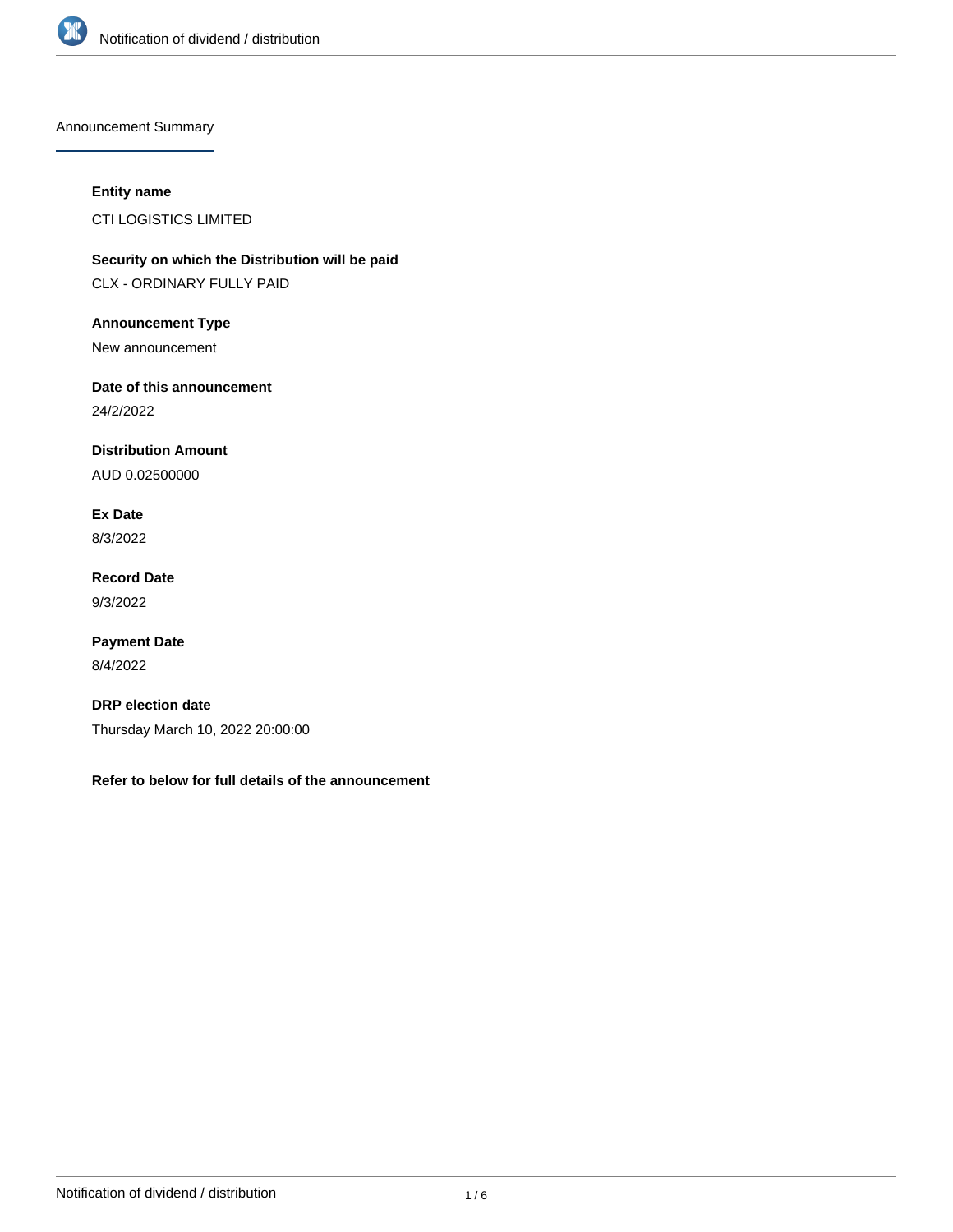

Announcement Details

Part 1 - Entity and announcement details

#### **1.1 Name of +Entity**

CTI LOGISTICS LIMITED

**1.2 Registered Number Type** ABN

**Registration Number**

69008778925

**1.3 ASX issuer code** CLX

#### **1.4 The announcement is** New announcement

**1.5 Date of this announcement** 24/2/2022

**1.6 ASX +Security Code** CLX

**ASX +Security Description** ORDINARY FULLY PAID

Part 2A - All dividends/distributions basic details

**2A.1 Type of dividend/distribution C** Ordinary

**2A.2 The Dividend/distribution:**

relates to a period of six months

# **2A.3 The dividend/distribution relates to the financial reporting or payment period ending ended/ending (date)** 31/12/2021

**2A.4 +Record Date**

9/3/2022

**2A.5 Ex Date** 8/3/2022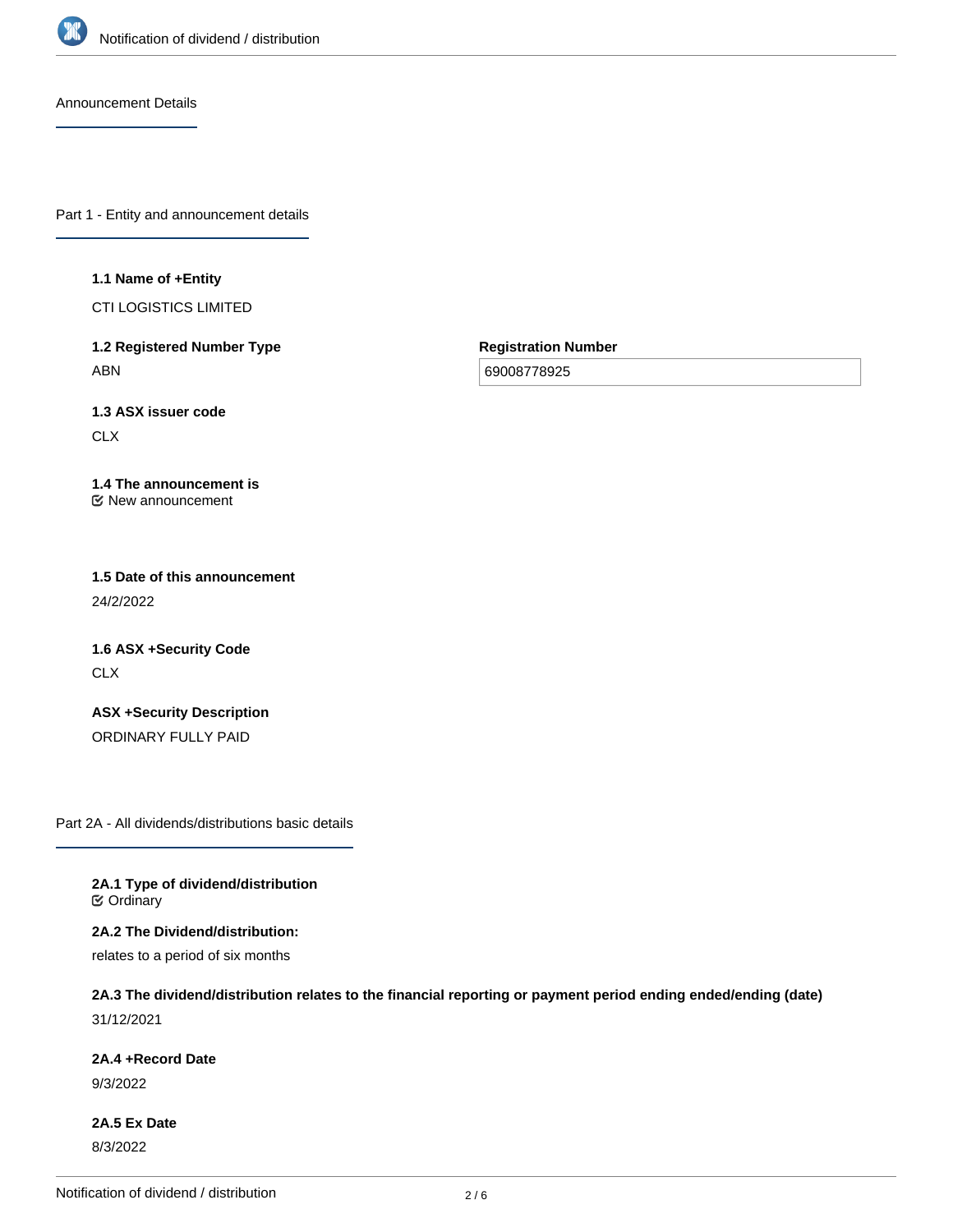#### **2A.6 Payment Date**

8/4/2022

**2A.7 Are any of the below approvals required for the dividend/distribution before business day 0 of the timetable?**

- **•** Security holder approval
- **Court approval**
- **Lodgement of court order with +ASIC**
- **ACCC approval**
- **FIRB approval**
- **Another approval/condition external to the entity required before business day 0 of the timetable for the dividend/distribution.**

No

**2A.8 Currency in which the dividend/distribution is made ("primary currency")**

AUD - Australian Dollar

| 2A.9 Total dividend/distribution payment amount per |
|-----------------------------------------------------|
| +security (in primary currency) for all             |
| dividends/distributions notified in this form       |

AUD 0.02500000

**2A.10 Does the entity have arrangements relating to the currency in which the dividend/distribution is paid to securityholders that it wishes to disclose to the market?** No

**2A.11 Does the entity have a securities plan for dividends/distributions on this +security?** We have a Bonus +Security Plan or equivalent (BSP) We have a Dividend/Distribution Reinvestment Plan (DRP)

**2A.11a If the +entity has a DRP, is the DRP applicable to this dividend/distribution? ⊘** Yes

**2A.11b If the +entity has a BSP, is the BSP applicable to this dividend/distribution?** Yes

**2A.11a(i) DRP Status in respect of this dividend/distribution**

Full DRP

**2A.11b(i) BSP status in respect of this dividend/distribution**

Full BSP offered

**2A.12 Does the +entity have tax component information apart from franking?** No

Part 3A - Ordinary dividend/distribution

**3A.1 Is the ordinary dividend/distribution estimated at this time?** No

**3A.1a Ordinary dividend/distribution estimated amount per +security**

AUD

#### **3A.1b Ordinary Dividend/distribution amount per**

**security**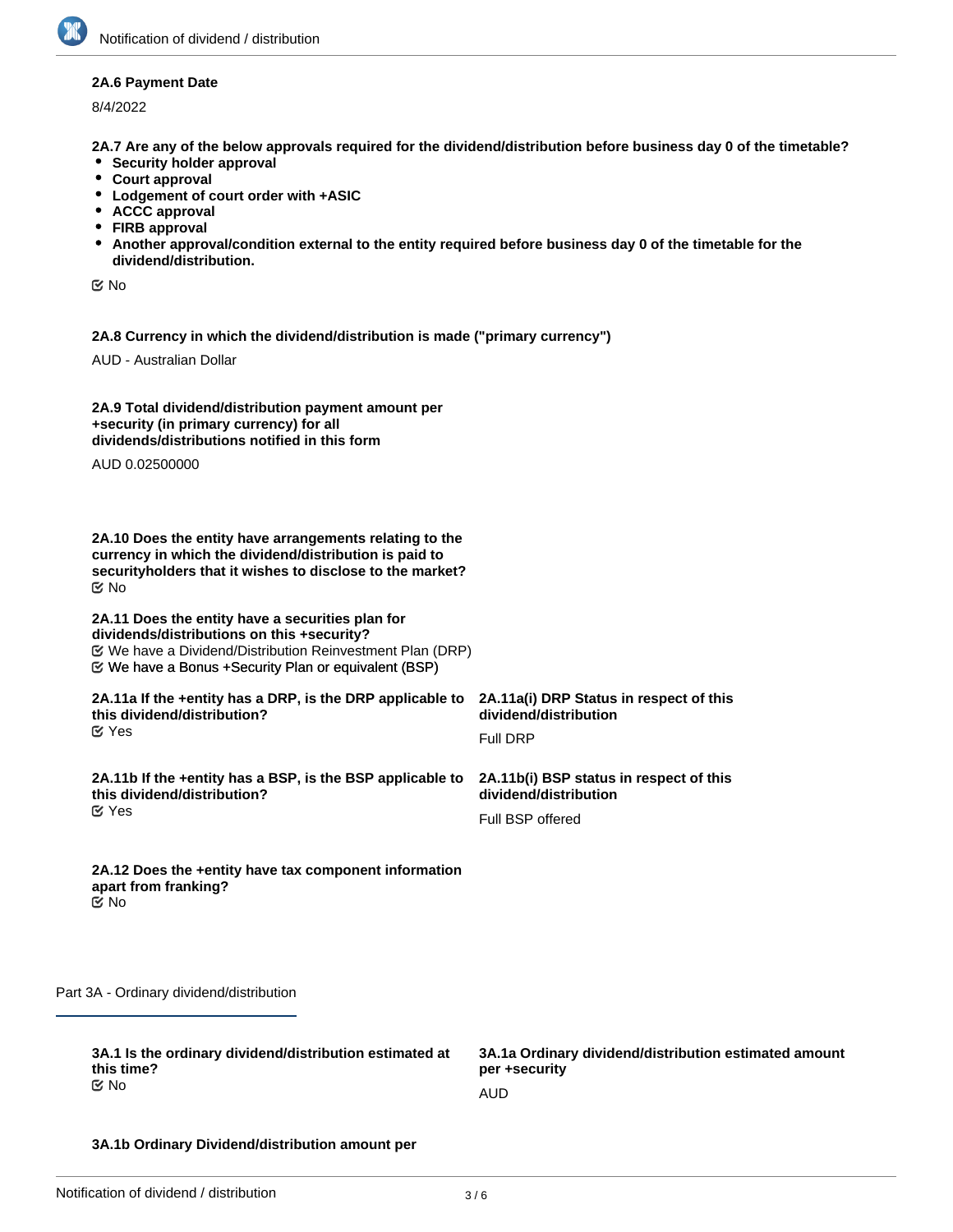

# **security**

AUD 0.02500000

| 3A.2 Is the ordinary dividend/distribution franked?<br>$\mathfrak{C}$ Yes                                                       | 3A.2a Is the ordinary dividend/distribution fully franked?<br>$\mathfrak{C}$ Yes |
|---------------------------------------------------------------------------------------------------------------------------------|----------------------------------------------------------------------------------|
| 3A.3 Percentage of ordinary dividend/distribution that is<br>franked                                                            | 3A.3a Applicable corporate tax rate for franking credit<br>$(\%)$                |
| 100,0000 %                                                                                                                      | 30,0000 %                                                                        |
| 3A.4 Ordinary dividend/distribution franked amount per<br>+security<br>AUD 0.02500000                                           | 3A.5 Percentage amount of dividend which is unfranked<br>0.0000%                 |
| 3A.6 Ordinary dividend/distribution unfranked amount<br>per +security excluding conduit foreign income amount<br>AUD 0.00000000 |                                                                                  |
| 3A.7 Ordinary dividend/distribution conduit foreign<br>income amount per security                                               |                                                                                  |
| AUD 0.00000000                                                                                                                  |                                                                                  |
|                                                                                                                                 |                                                                                  |
|                                                                                                                                 |                                                                                  |

Part 4A - +Dividend reinvestment plan (DRP)

**4A.1 What is the default option if +security holders do not indicate whether they want to participate in the DRP?** Do not participate in DRP (i.e. cash payment)

| 4A.2 Last date and time for lodgement of election | 4A.3 DRP discount rate |  |
|---------------------------------------------------|------------------------|--|
| notices to share registry under DRP               | %                      |  |
| Thursday March 10, 2022 20:00:00                  |                        |  |

**4A.4 Period of calculation of reinvestment price**

| <b>Start Date</b> | <b>End Date</b> |
|-------------------|-----------------|
| 3/3/2022          | 9/3/2022        |

#### **4A.5 DRP price calculation methodology**

The Market Price of a Share means the price determined by the Board to be the volume weighted average market price of all Shares sold on ASX on the five Business Days immediately preceding and inclusive of the Record Date.

| 4A.6 DRP Price (including any discount):                   | 4A.7 DRP + securities + issue date                                              |
|------------------------------------------------------------|---------------------------------------------------------------------------------|
| AUD                                                        | 8/4/2022                                                                        |
| 4A.8 Will DRP + securities be a new issue?<br>$\alpha$ Yes | 4A.8a Do DRP + securities rank pari passu from + issue<br>date?<br>$\alpha$ Yes |

**4A.9 Is there a minimum dollar amount or number of +securities required for DRP participation?** No

**4A.10 Is there a maximum dollar amount or number of +securities required for DRP participation?** No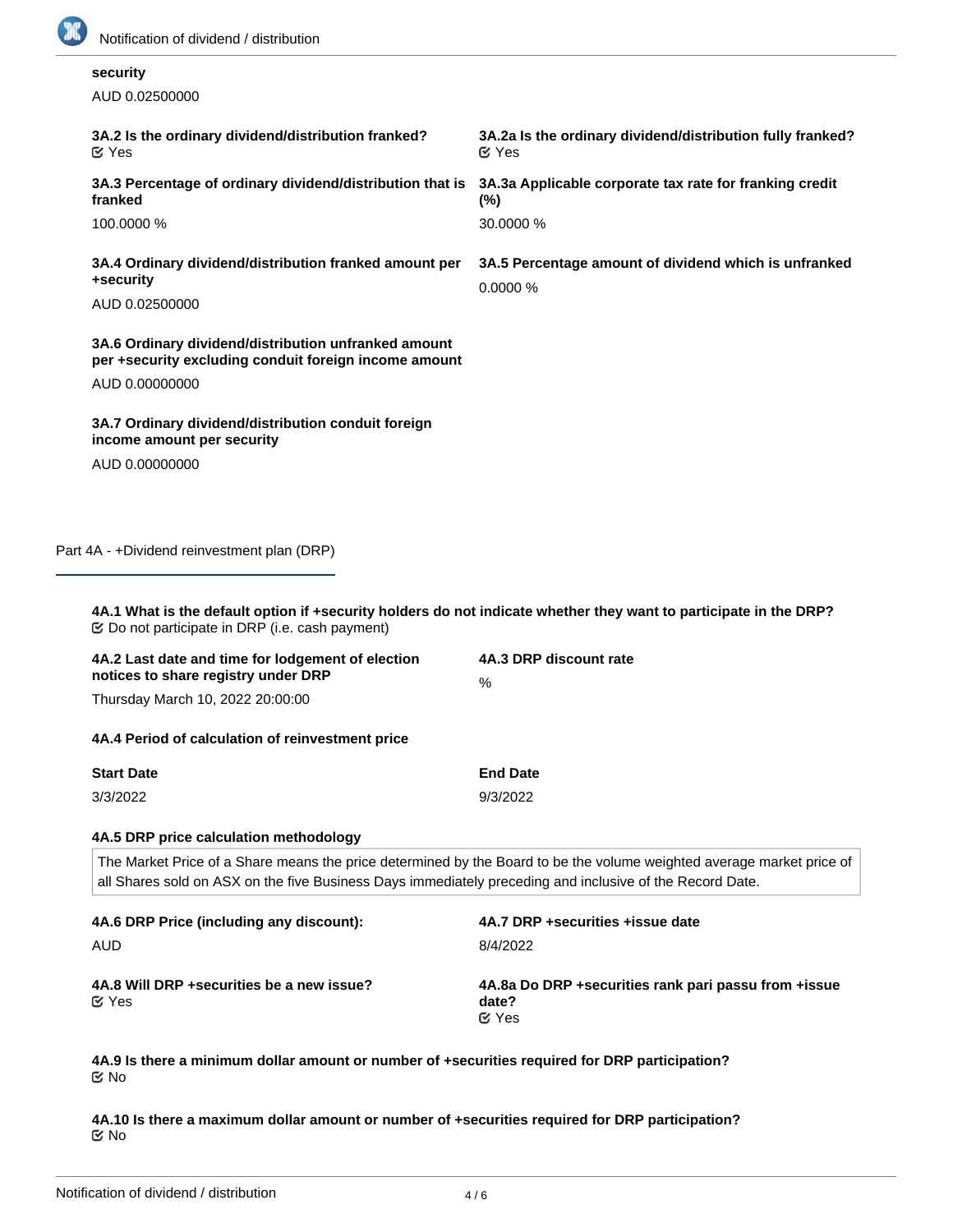# **4A.11 Are there any other conditions applying to DRP participation?**

Yes

# **4A.11a Conditions for DRP participation**

#### Non Resident Shareholders

The Board may determine that a shareholder is not eligible to participate in the DRP if the registered address of that Shareholder is in a country or place where the offer of a right to so participate would or might be unlawful, impossible or impracticable.

# **4A.12 Link to a copy of the DRP plan rules**

<http://www.ctilogistics.com/wp-content/uploads/2017/08/CTI-BSP-and-DRP-August-2017.pdf>

# **4A.13 Further information about the DRP**

#### Part 4B - Bonus +security plan or equivalent (BSP)

| 4B.1 What is the default option if +security holders do not indicate whether they want to participate in the BSP? |  |
|-------------------------------------------------------------------------------------------------------------------|--|
| $\mathfrak{S}$ Do not participate in BSP (i.e. cash payment)                                                      |  |

| 4B.2 Last date and time for lodgement of election | 4B.3 BSP discount rate |  |
|---------------------------------------------------|------------------------|--|
| notices to share registry under BSP               | 2.5000 %               |  |
| Thursday March 10, 2022 20:00:00                  |                        |  |
| 4B.4 Period of calculation of BSP price           |                        |  |
| <b>Start Date</b>                                 | <b>End Date</b>        |  |
| 3/3/2022                                          | 9/3/2022               |  |
|                                                   |                        |  |
|                                                   |                        |  |

# **4B.5 BSP price calculation methodology**

The Market Price of a Share means the price determined by the Board to be the volume weighted average market price of all Shares sold on ASX on the five Business Days immediately preceding and inclusive of the Record Date.

| 4B.6 BSP Price (including any discount)                    | 4B.7 BSP +securities +issue date                                                |
|------------------------------------------------------------|---------------------------------------------------------------------------------|
| <b>AUD</b>                                                 | 8/4/2022                                                                        |
| 4B.8 Will BSP + securities be a new issue?<br>$\alpha$ Yes | 4B.8a Do BSP + securities rank pari passu from + issue<br>date?<br>$\alpha$ Yes |

**4B.9 Is there a minimum dollar amount or number of +securities required for BSP participation?** No

**4B.10 Is there a maximum dollar amount or number of +securities required for BSP participation?** No

**4B.11 Are there any other conditions applying to BSP participation?** Yes